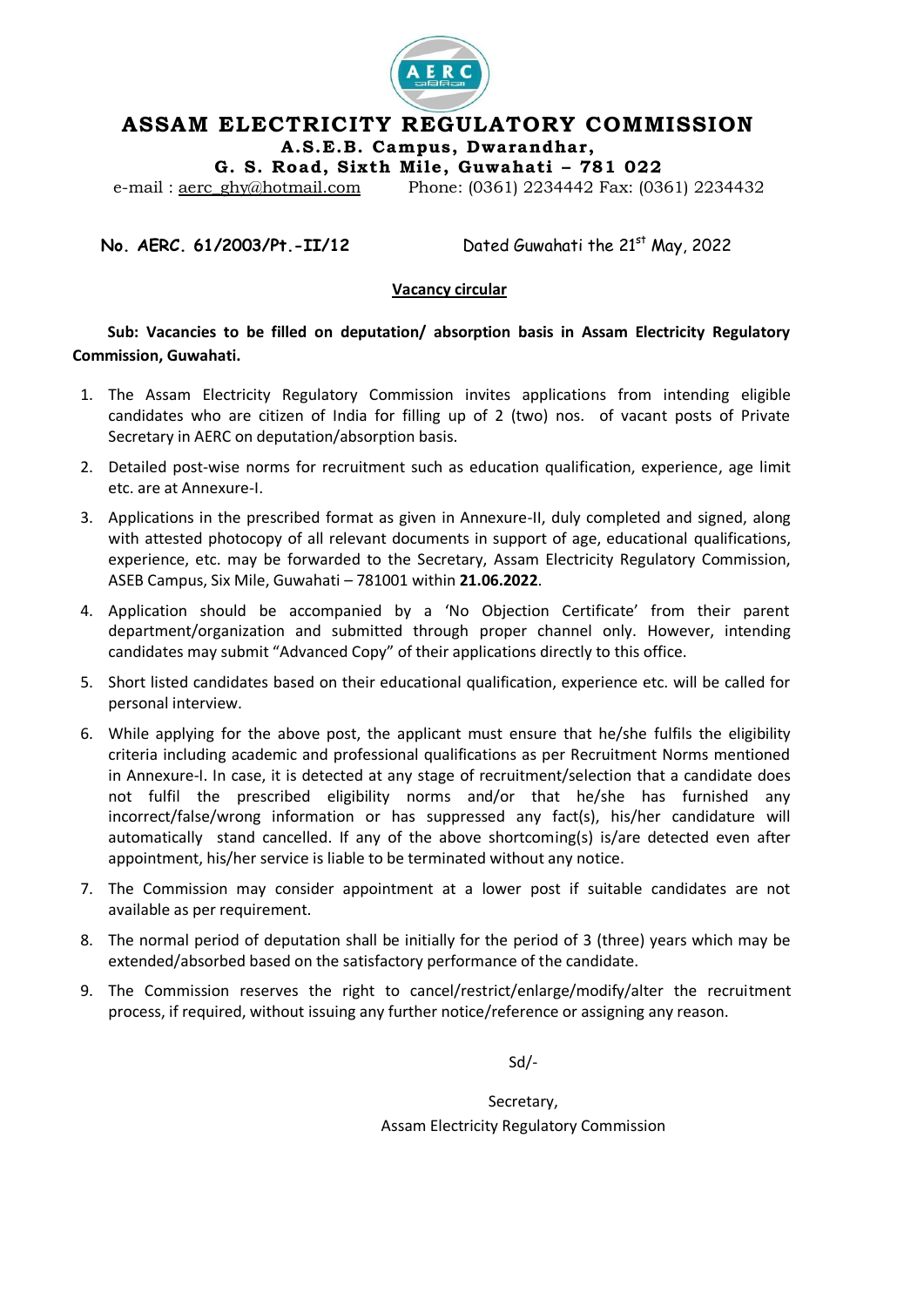

# **ASSAM ELECTRICITY REGULATORY COMMISSION** A.S.E.B. Campus, Dwarandhar,

**G . S. Road, Six th Mi le , Guwahati – 781 022**

e-mail : [aerc\\_ghy@hotmail.com](mailto:aerc_ghy@hotmail.com) Phone: (0361) 2234442 Fax: (0361) 2234432

#### **ANNEXURE-I**

| 1. | Name of post                                                   | <b>Private Secretary</b>                                                                                                                                                                  |  |  |
|----|----------------------------------------------------------------|-------------------------------------------------------------------------------------------------------------------------------------------------------------------------------------------|--|--|
| 2. | Scale of pay                                                   | Rs. 22000-87000/-, GP: 9100/-                                                                                                                                                             |  |  |
| 3. | Other allowances                                               | Dearness allowance, House Rent allowance,<br>Medical allowances as per Govt. of Assam Rules.                                                                                              |  |  |
| 4. | Required<br>Minimum<br>Qualification                           | Degree in Law or Commerce from a recognised<br>(a)<br>University.<br>He/she should have good knowledge in Word<br>(b)<br>Processing in Computer.                                          |  |  |
| 5. | <b>Desirable</b><br>Additional<br>Qualification/<br>Experience | (a) Must have worked as PA under any Heads<br>of Department in Government or Public<br>Sector Undertaking for atleast 3 years.<br>Good written and verbal communication<br>(b)<br>skills. |  |  |
| 6. | Age limit                                                      | Maximum 40 years as on $1st$ January, 2022.                                                                                                                                               |  |  |